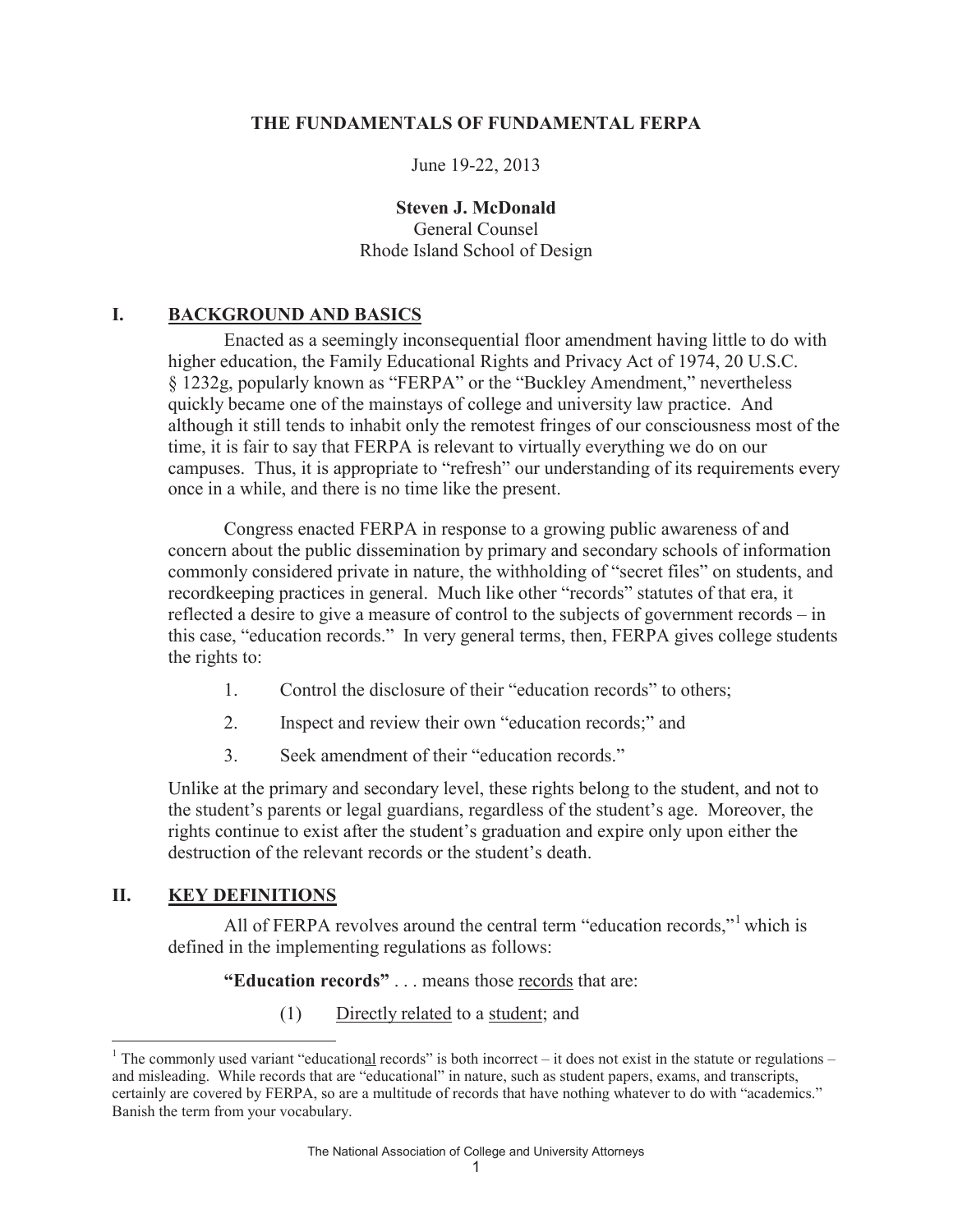(2) Maintained by an educational agency or institution or by a party acting for the agency or institution.

34 C.F.R. § 99.3 (emphasis added).

To fully understand that definition requires an understanding of the further definitions of each of the underlined terms, and a few more:

**"Educational institution"**: "any public or private . . . institution" that receives funds "under any program administered by the Secretary [of Education]," most notably including the various federal financial aid programs. 34 C.F.R. §§ 99.1 and 99.3. In other words, pretty much every institution of higher education.

**"Record"**: "any information recorded in any way, including, but not limited to, handwriting, print, computer media, video or audio tape, film, microfilm, and microfiche." 34 C.F.R. § 99.3. Thus, the manner or form in which information is recorded is irrelevant; not only paper records, but also electronic records, photographs, videotapes, and even hand-carved stone tablets are covered. Note, however, that information that is not recorded anywhere other than in your brain – that is, personal knowledge – is  $not a$  "record," and thus  $not an$  "education" record," and thus not subject to FERPA. (Be careful when dealing with information that is both within your personal knowledge and recorded in some other format, however, as it will not always be clear which you are relying on.)

**"Student"**: "any individual who is or has been in attendance at an educational . . . institution." 34 C.F.R. § 99.3. The term does not include applicants, who thus are not protected by FERPA unless and until they are admitted and "attend," thereby becoming "students." If they do, FERPA not only applies to their records going forward, but also "reaches back" and brings their application records within its scope.

**"Attendance":** "includes, but is not limited to . . . [a] thendance in person or by paper correspondence, videoconference, satellite, Internet, or other electronic information and telecommunications technologies for students who are not physically present in the classroom." 34 C.F.R. § 99.3. Each institution has discretion to define when, between admission and the first day of classes, a student is first considered to be "in attendance."

**"Directly related"**: The term is not defined in either the statute or the regulations, but, under long-standing interpretation of the Family Policy Compliance Office, the office within the Department of Education charged with overseeing FERPA, a record generally is considered to be "directly related" to a student if it contains "personally identifiable information" about that student.

**"Personally identifiable information"**: "includes, but is not limited to:

(a) The student's name;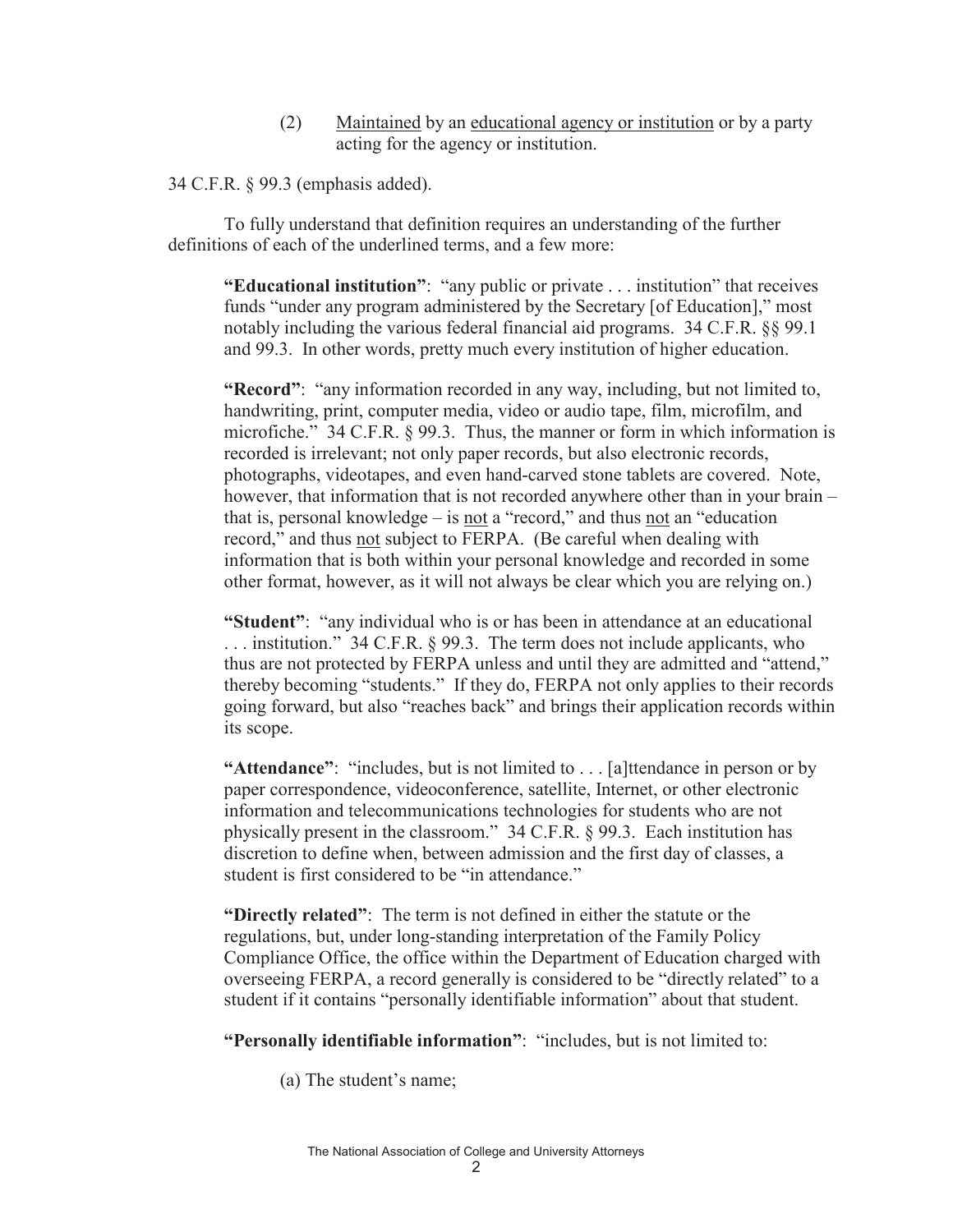(b) The name of the student's parent or other family members;

(c) The address of the student or student's family;

(d) A personal identifier, such as the student's social security number, student number, or biometric record;

(e) Other indirect identifiers, such as the student's date of birth, place of birth, or mother's maiden name;

(f) Other information that, alone or in combination, is linked or linkable to a specific student that would allow a reasonable person in the school community, who does not have personal knowledge of the relevant circumstances, to identify the student; or

(g) Information requested by a person who the educational . . . institution reasonably believes knows the identity of the student to whom the education record relates."

#### 34 C.F.R. § 99.3.

**"Maintained"**: Although this term may be the most critical of all – especially when it comes to determining the status of, say, student e-mail messages that are stored in the student's account on an institutional server – it is not defined in either the statute or the regulations. In *Owasso Independent School District v. Falvo*, 534 U.S. 426, 435 (2002), the Supreme Court noted – tantalizingly – that "FERPA implies that education records are institutional records kept by a single central custodian, such as a registrar," but ultimately declined to define "maintain" that narrowly, or, really, to give much of any guidance on the question at all. Thus, for now, it is unclear whether a record is "maintained" by an educational institution whenever it is in the possession, custody, or control of any employee or agent of the institution, or, rather, only when an employee or agent of the institution has made a conscious decision to "maintain" the record for the institution's own purposes. I personally believe that the answer is, and should be, the latter, but there is no clear authority to that effect.

In short, given the vast breadth of its various components, the term "education records" includes not only such standard "academic" records as student transcripts, papers, and exams, but also virtually any information about a student in any record that is "maintained" by the institution. The only such records that are specifically excluded from the scope of the term, and that therefore are not subject to the (full panoply of) restrictions of FERPA, are the following:

**"Sole possession" records**: "Records that are kept in the sole possession of the maker, are used only as a personal memory aid, and are not accessible or revealed to any other person except a temporary substitute for the maker of the record." 34 C.F.R. § 99.3. For example, the private notes a professor may keep about class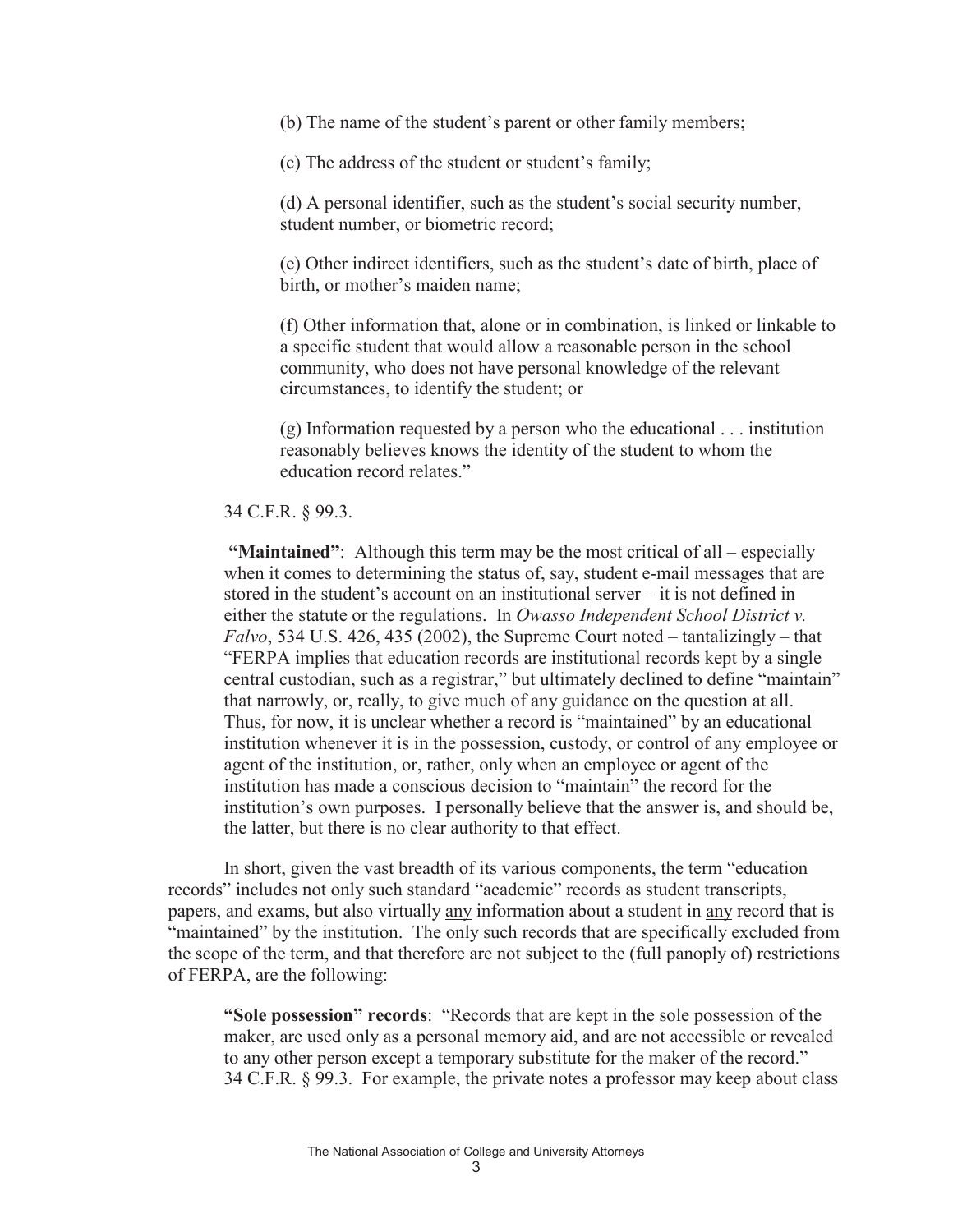participation over the course of a semester, for consultation when it comes time to set final grades.

**"Law enforcement" records**: those records that are "(i) created by [the institution's] law enforcement unit [including non-commissioned public safety or security offices]; (ii) created [at least in part] for a law enforcement purpose; and (iii) maintained by the law enforcement unit." 34 C.F.R. §§ 99.3 and 99.8 (emphasis added). Records that are generated by others and sent to the law enforcement unit – say disciplinary records from the institution's judicial affairs office – are not "law enforcement" records and remain covered by FERPA even when in the law enforcement unit's hands. If the law enforcement unit discloses law enforcement records to others – which it is free to do, because they are not subject to FERPA – metaphysical things begin to happen: The law enforcement unit's copies of those records remain free from FERPA restrictions, as do any copies that it discloses to the general public, but any copies that end up in the hands of other institutional employees or agents become transformed into "education records" subject to the full panoply of FERPA restrictions.

**"Employment" records**: records related solely to the employment of a "student" by the institution, provided that the student is not "employed as a result of his or her status as a student." 34 C.F.R. § 99.3. In other words, if being a student is part of the job description and requirements – a work-study or GTA/GRA position, for example – any employment records concerning the student who holds the position are "education records" and thus subject to FERPA. This exclusion was intended primarily to keep the employment records of institutional employees who happen to take classes from becoming "education records." Records pertaining to such employees' *student* status *are* "education records," however.

**"Treatment" records**: records that are "(i) made or maintained by a physician, psychiatrist, psychologist, or other recognized professional or paraprofessional acting in his or her professional capacity or assisting in a paraprofessional capacity; (ii) made, maintained, or used only in connection with treatment of the student; and (iii) disclosed only to individuals providing the treatment." 34 C.F.R. § 99.3. Although such records are not subject to FERPA, the final part of this definition nevertheless effectively prohibits an institution from disclosing them other than in accordance with FERPA – a seeming paradox that is the entire basis for the general exclusion of student medical records from the privacy provisions of HIPAA. (In effect, such records really are exempt only from the "inspect and review" part of FERPA. That issue is deferred to state law on patients' right of access to their medical records.)

**"Alumni" records**: "Records created or received by an educational . . . institution after an individual is no longer a student in attendance and that are not directly related to the individual's attendance as a student." 34 C.F.R. § 99.3. This exception is intended primarily to cover the sorts of records generated by an institution's alumni office post-graduation. Note, however, that the time a record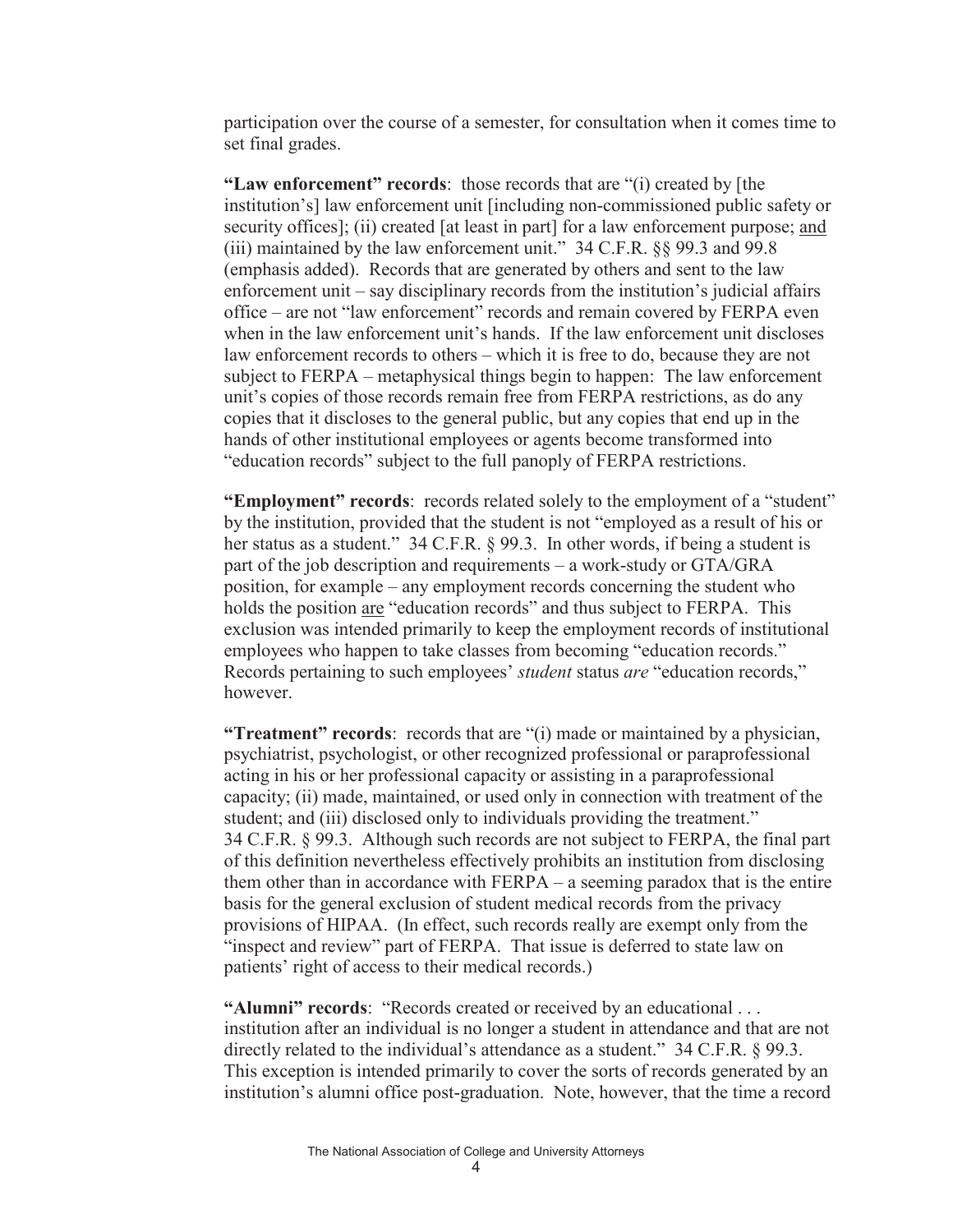is created is not determinative; if the information recorded "relates back" to the student's time at the institution, it is still an "education record" even though it was generated after its subject was no longer a "student."

**"Peer grades"**: "Grades on peer-graded papers before they are collected and recorded by a teacher." 34 C.F.R. § 99.3.

#### **III. DISCLOSURE**

#### A. WITH CONSENT

In general, an institution may not disclose "education records" – or information from "education records" – to anyone other than the relevant student unless it first has obtained a signed and dated written consent from the relevant student (or *all* relevant students, if the records are "directly related" to more than one), specifying the records that may be disclosed, the purpose for which they may be disclosed, and the persons or classes of persons to whom they may be disclosed. 34 C.F.R. § 99.30(a) and (b). The requisite consent and signature may be obtained electronically if the method used "identifies and authenticates a particular person as the source of the electronic consent" and "indicates such person's approval of the information contained in the electronic consent." 34 C.F.R. § 99.30(d). An institution that receives a valid consent is not required to disclose the relevant records; the consent gives the institution the discretion to do so, but does not require the institution to do so.

#### B. WITHOUT CONSENT

In general, an institution may disclose "education records" without such consent only if it first redacts all "personally identifiable information" from the records, 34 C.F.R. § 99.31(b), *or* one of the 16 exceptions enumerated in the regulations applies. Those exceptions are as follows:

1. The disclosure is of "**directory information**," meaning "information . . . that would not generally be considered harmful or an invasion of privacy if disclosed," including, but not limited to, "the student's name; address; telephone listing; electronic mail address; photograph; date and place of birth; major field of study; grade level; enrollment status (e.g., undergraduate or graduate, fulltime or part-time); dates of attendance; participation in officially recognized activities and sports; weight and height of members of athletic teams; degrees, honors and awards received; and the most recent educational agency or institution attended." 34 C.F.R. §§ 99.31(a)(11) and 99.3. Social Security Numbers may not be treated as "directory information," but other student ID numbers and user IDs may be treated as "directory information" as long as they cannot be used to gain access to education records without further authentication. 34 C.F.R. § 99.3. To take advantage of this exception, an institution must first give its students notice of the information it has designated as "directory information" – which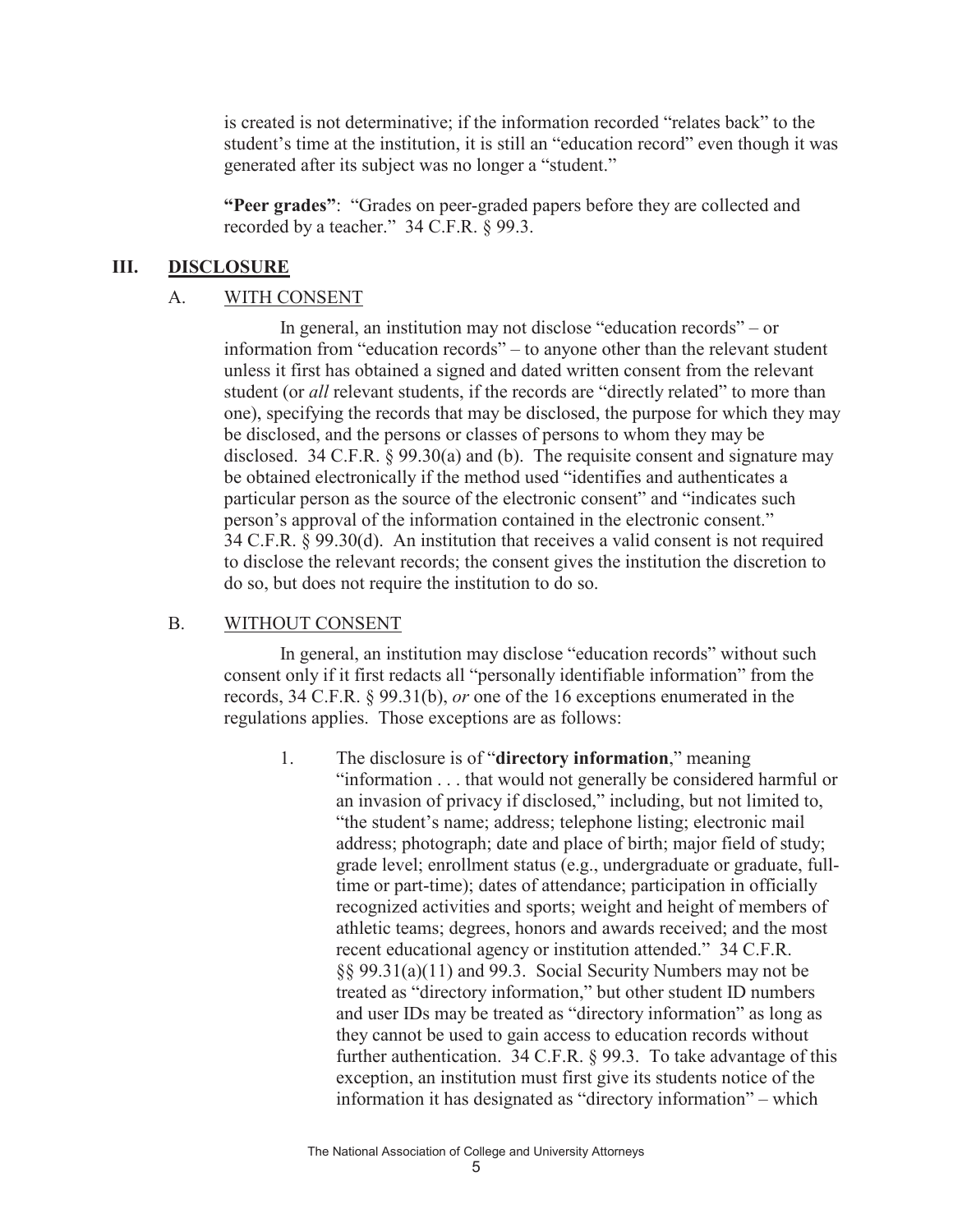need not be the full list authorized by the regulations – and an opportunity to "opt out." 34 C.F.R. § 99.37.

An institution need not provide annual notice of its definitions to alumni, but it "must continue to honor any valid request to opt out of the disclosure of directory information made while a student was in attendance unless the student rescinds the opt out request." 34 C.F.R. § 99.37(b).

A student may not use the opt-out right "to prevent an . . . institution from disclosing or requiring [the] student to disclose the student's name, identifier, or institutional e-mail address in a class in which the student is enrolled" or from requiring the student "to wear, to display publicly, or to disclose a student ID card or badge that exhibits information" that the institution has properly designated as directory information. 34 C.F.R. § 99.37(c).

An institution may not disclose or confirm directory information about a student if it uses non-directory information (including SSNs) to identify either the student or the records from which the directory information is determined. 34 C.F.R. § 99.37(d).

2. The disclosure is to "**school officials** . . . whom the . . . institution has determined to have **legitimate educational interests**." 34 C.F.R. § 99.31(a)(1). To take advantage of this exception, the institution must give annual notice of its criteria for determining who is a "school official" and what is a "legitimate educational interest." 34 C.F.R.  $\S 99.7(a)(3)(iii)$ . Both definitions can be quite broad. In its model notice, the Family Policy Compliance Office suggests the following language:

> A school official is a person employed by the [School] in an administrative, supervisory, academic, research, or support staff position (including law enforcement unit personnel and health staff); a person serving on the board of trustees; or a student serving on an official committee, such as a disciplinary or grievance committee. A school official also may include a volunteer or contractor outside of the [School] who performs an institutional service of function for which the school would otherwise use its own employees and who is under the direct control of the school with respect to the use and maintenance of PII from education records, such as an attorney, auditor, or collection agent or a student volunteering to assist another school official in performing his or her tasks.

A school official has a legitimate educational interest if the official needs to review an education record in order to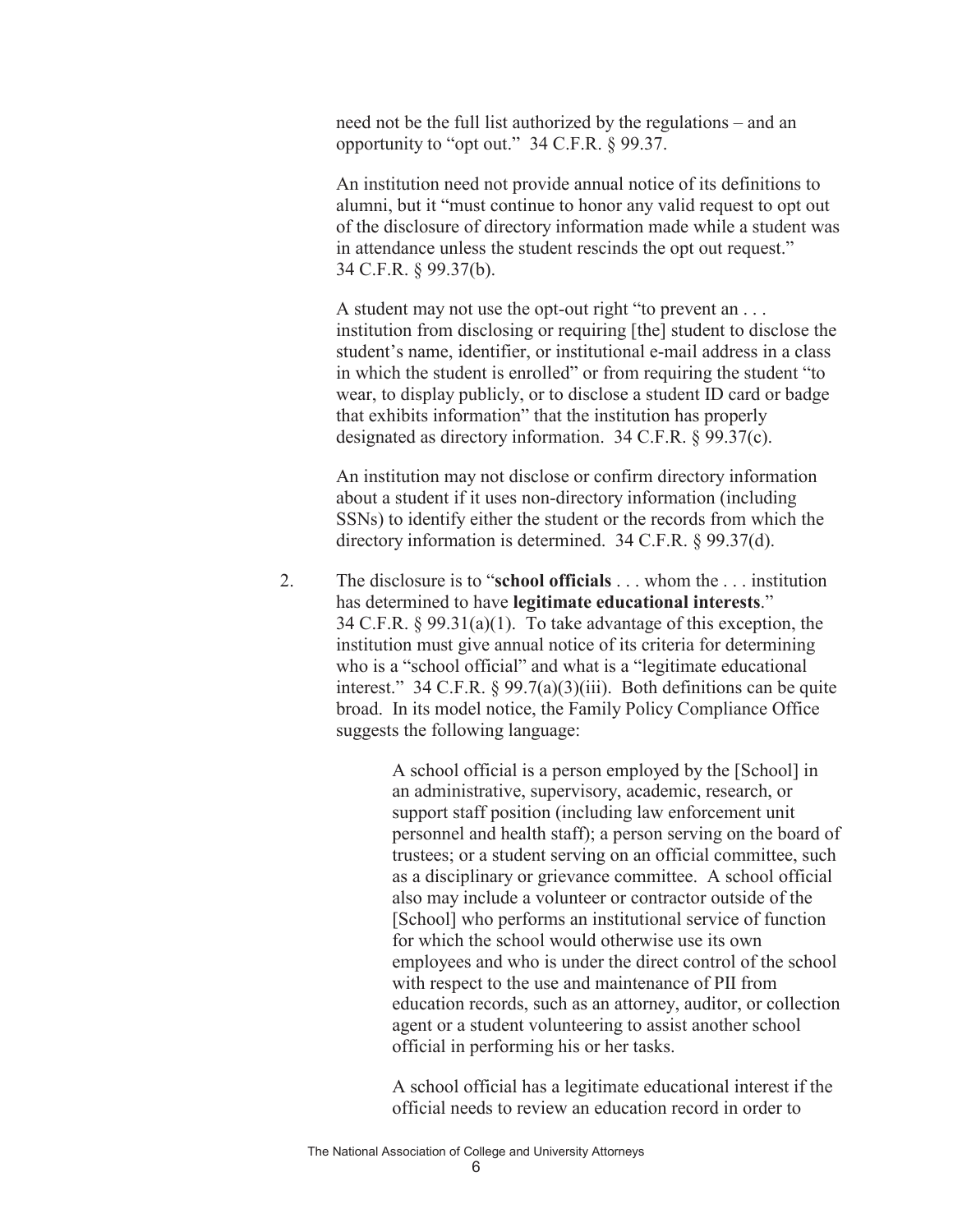fulfill his or her professional responsibilities for the [School].

Note that it is the institution, and not the individuals who may wish access, who make these determinations; an institution is free to deny access to a "school official" who does have a "legitimate educational interest," if the institution determines that there are countervailing policy reasons to do so. Note also that the institution "must use reasonable methods [physical, technological, and/or administrative] to ensure that school officials obtain access to only those education records in which they have legitimate educational interests."  $34$  C.F.R. § 99.31(a)(1)(ii).

As noted in the model annual notice, "school officials" may include a "contractor, consultant, volunteer, or other party to whom an . . . institution has outsourced institutional services or functions," as long as those services or functions are ones "for which the ... institution would otherwise use employees," the outside party is "under the direct control of the . . . institution with respect to the use and maintenance of education records," and the outside party is subject to the same limitations as the institution on "the use and redisclosure of personally identifiable information from education records." 34 C.F.R.  $\S$  99.31(a)(1)(i)(B). A written contract is not required, but is advisable.

- 3. The disclosure is to another educational institution "where the student seeks or intends to enroll, or where the student is already enrolled so long as the disclosure is for purposes related to the student's enrollment or transfer." 34 C.F.R. § 99.31(a)(2). To take advantage of this exception, sometimes referred to as the "**transfer exception**," the disclosing institution must first give notice that it intends to respond to requests from other institutions for such information, either by making a "reasonable attempt" to notify the relevant students individually or – preferably – by informing all students generally in its annual notice. 34 C.F.R. § 99.34. Any prior school may disclose to the current or anticipated school under this exception, but the current or anticipated school may not use this exception to report back to prior schools.
- 4. The disclosure is **to the student** him- or herself. 34 C.F.R.  $§$  99.31(a)(12).
- 5. The disclosure is to parents of a student who is considered their "**dependent**" for federal tax purposes. 34 C.F.R. § 99.31(a)(8). To establish the parents' eligibility to receive such a disclosure, the institution must obtain either a copy of the parents' most recent tax return (at least the first page, on which dependents are listed, but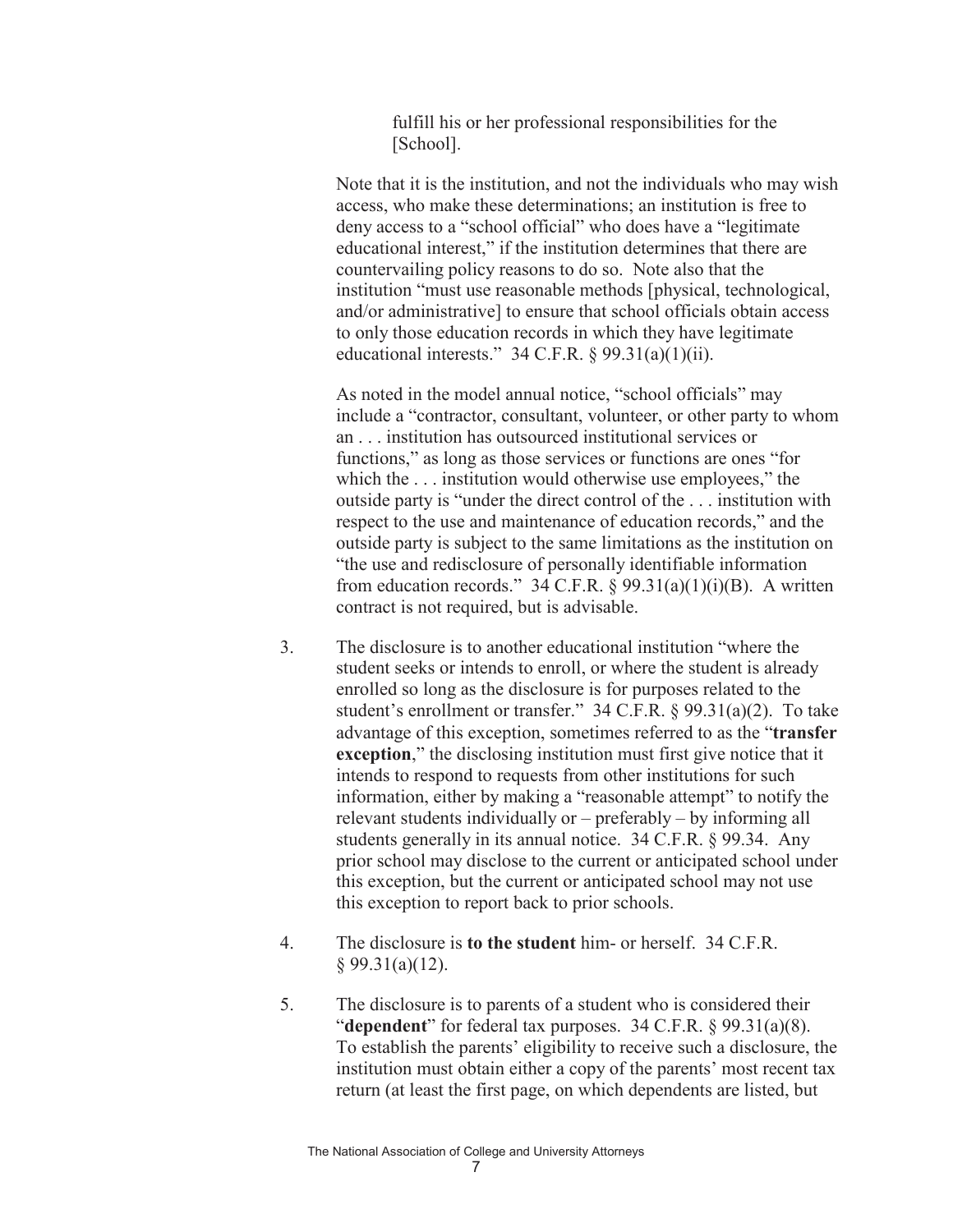the financial portions of which the parents may redact) or an acknowledgment from the student that the student is, in fact, their dependent; the institution may not presume dependency. Note that because it is tied to the federal tax system, this exception generally is not available with respect to international students, whose parents generally do not file U.S. tax returns.

- 6. The disclosure is made "in connection with a **health or safety emergency**," is made only to "appropriate parties," and is limited to information that "is necessary to protect the health or safety of the student or other individuals." 34 C.F.R. §§ 99.31(a)(10) and 99.36. The institution has considerable discretion to determine for itself what situations constitute "emergencies," what parties are "appropriate," and what information is "necessary": "If, based on the information available at the time of the [institution's] determination, there is a rational basis for the determination, the Department will not substitute its judgment for that of the . . . institution." 34 C.F.R. § 99.36(c).
- 7. The disclosure is made to "comply with a **judicial order or lawfully issued subpoena**." 34 C.F.R. § 99.31(a)(9)(i). Before complying, the institution (or an outside contractor acting on its behalf pursuant to the "school official" exception) must in most cases first make a "reasonable effort to notify the . . . student of the order or subpoena in advance of compliance, so that the . . . student may seek protective action." 34 C.F.R. § 99.31(a)(9)(ii). The institution need not – and generally may not – give such advance notice in the case of grand jury or other law enforcement subpoenas, if the court or issuing agency has ordered that the existence or contents of the subpoena or information furnished in response not be disclosed, or in the case of *ex parte* court orders pursuant to the USA PATRIOT Act. Id. Note that the institution's obligations are limited to, at most, confirming the facial validity of the subpoena or order and notifying the student; it is not required to fight the order or subpoena on the student's behalf, and it may (and generally must) comply regardless of the student's wishes if the student fails to take action.
- 8. The disclosure is to a court in the context of a **lawsuit** that the student brought against the institution or that the institution brought against the student.  $34$  C.F.R. § 99.31(a)(9)(iii). The institution need not give the student advance notice of such a disclosure, but is limited to disclosing information that is "relevant" to the action and that does not relate to other students who are not adversary parties in the lawsuit. By interpretation, but not yet by regulation, the Family Policy Compliance Office has occasionally allowed an institution to make similar disclosures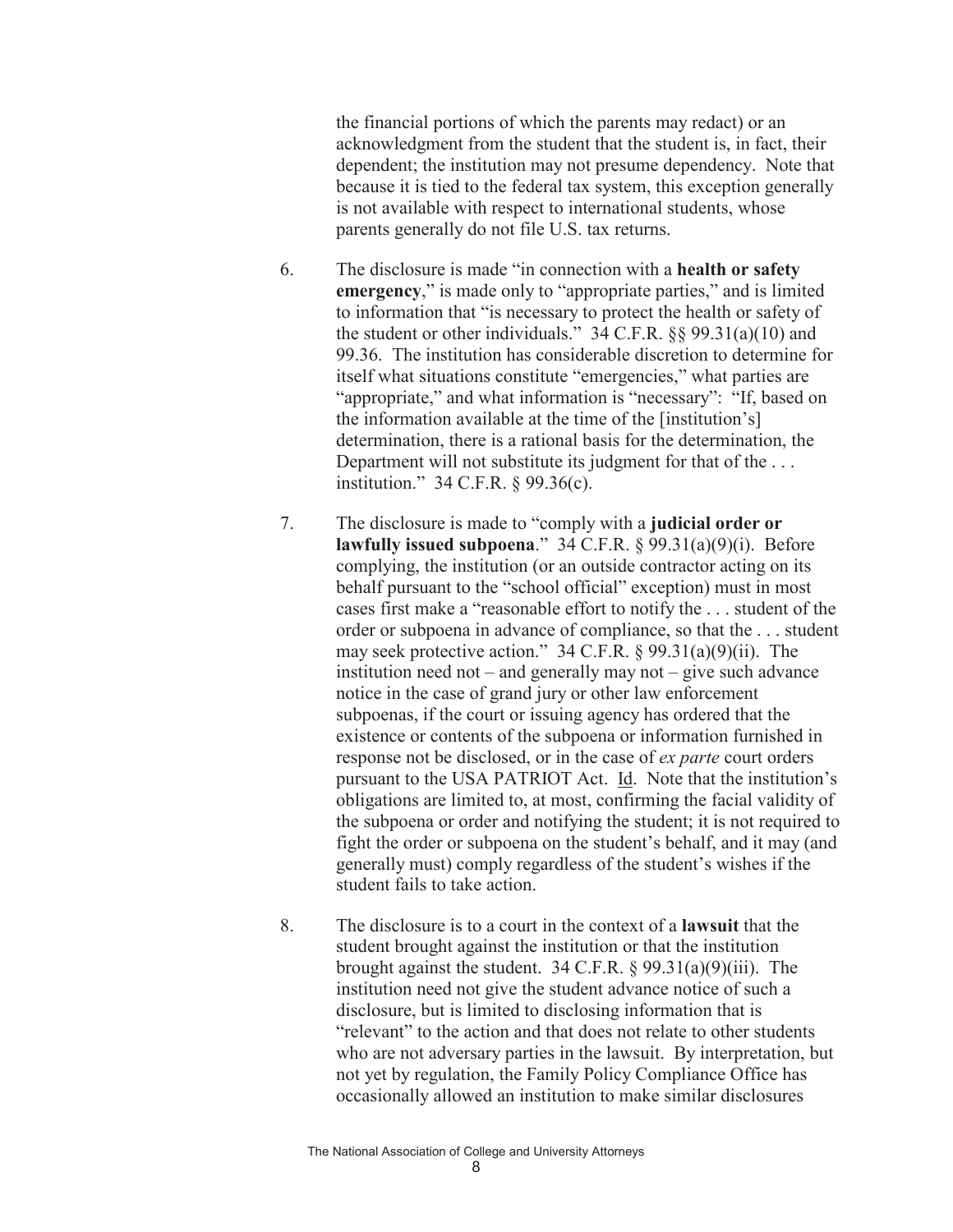when one of its students has made a complaint to, or initiated some other form of adversary "proceeding" before, a government or similar agency having the power to take official action against the institution. *See*, *e.g.*, <http://www2.ed.gov/policy/gen/guid/fpco/ ferpa/library/cornell.html> Apart from these two limited instances, however, a student's disclosure of his or her own "education records" does not constitute an "implied waiver" of FERPA rights that would justify further disclosures by the institution.

- 9. The disclosure is to parents of a student who is under the age of 21 *at the time of the disclosure* and relates to a determination by the institution that the student has violated its **drug or alcohol** rules. 34 C.F.R. § 99.31(a)(15).
- 10. The disclosure is of the "final results" of a disciplinary proceeding against a student whom the institution has determined violated an institutional rule or policy in connection with alleged acts that would, if proven, also constitute a "**crime of violence or nonforcible sex offense**." 34 C.F.R. § 99.31(a)(14). For purposes of this exception, "final results" is limited to the name of the student, the basic nature of the violation the student was found to have committed, and a description and the duration of any sanction the institution has imposed against the student. 34 C.F.R. § 99.39.
- 11. The disclosure is to "a **victim of an alleged perpetrator of a crime of violence or non-forcible sex offense**" and consists only of the "final results" (as defined above) of an institutional disciplinary proceeding in connection with that alleged crime or offense. The institution may (and, under the Campus Sexual Assault Victims' Bill of Rights Act, must upon request) make such a disclosure regardless of the outcome of the proceeding. 34 C.F.R. § 99.31(a)(13).
- 12. The disclosure is in connection with **financial aid** that the student has applied for or received and is for the purpose of determining the student's eligibility for, the amount of, or the conditions for the aid, or to enforce the terms and conditions of the aid. 34 C.F.R.  $§$  99.31(a)(4).
- 13. The disclosure is to authorized representatives of the Comptroller General, Attorney General, Secretary of Education, or state or local educational authorities in connection with an **audit of federal- or state-supported education programs** or with the **enforcement of or compliance with federal legal requirements** relating to those programs. In the absence of consent or a specific federal law to the contrary, information collected under this exception must be protected so that individuals are not personally identifiable other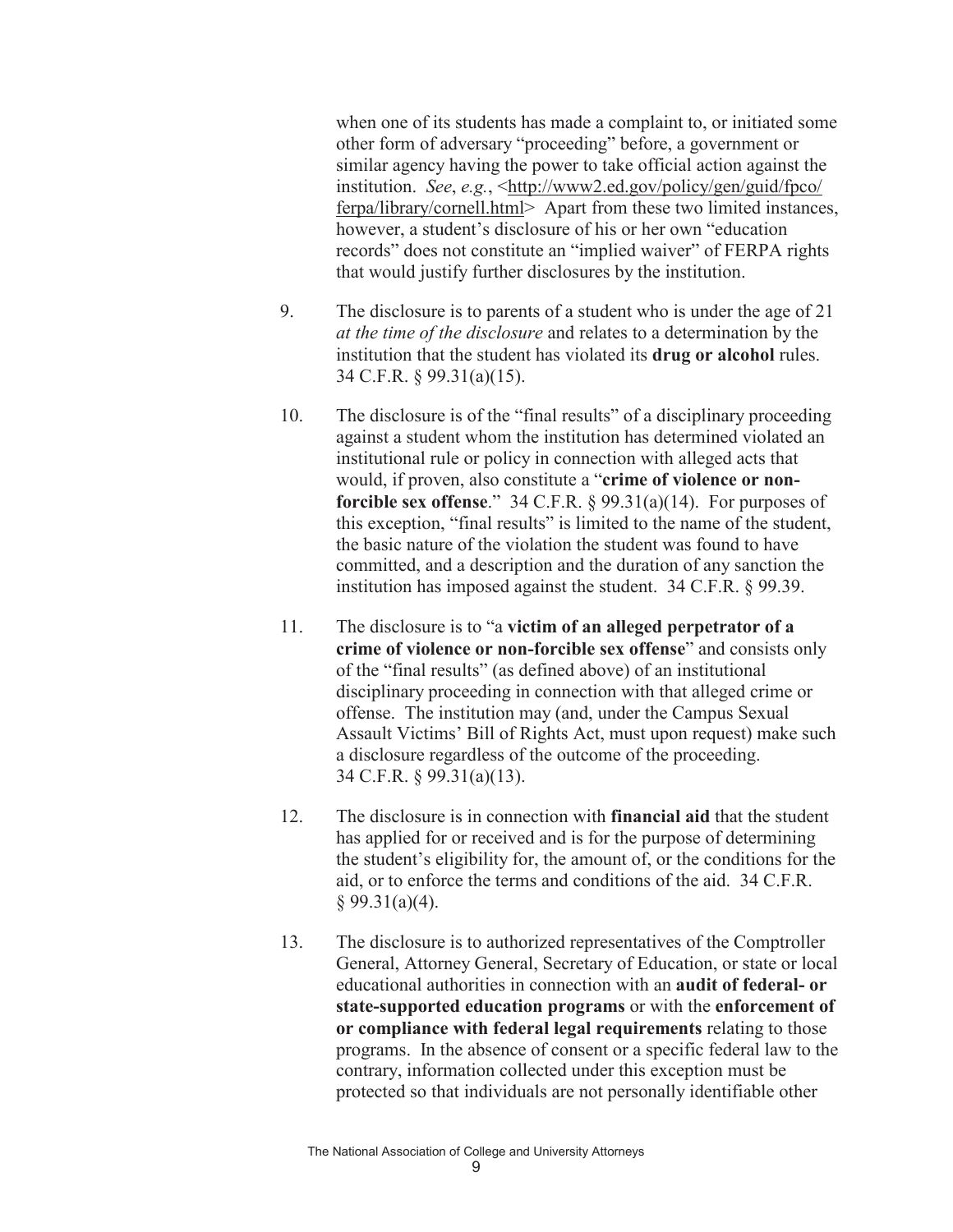than to the "authorized representatives," and the information must be destroyed when no longer needed. 34 C.F.R. §§ 99.31(a)(3) and 99.35. A recent, and controversial, reinterpretation of this provision now allows considerable sharing of information to and from state longitudinal database systems.

- 14. The disclosure is to **accrediting organizations** to carry out their accrediting functions.  $34$  C.F.R.  $\S$  99.31(a)(7).
- 15. The disclosure is to **organizations conducting studies** for educational institutions to develop, validate, or administer predictive tests; administer student aid programs; or improve instruction, provided that the studies are conducted in a manner that prevents personal identification of parents and students by anyone other than representatives of the organizations, the information is destroyed when no longer needed for purposes of the studies, and the institution enters into a written agreement with the organization specifically limiting its use of the information in these ways. The institution need not initiate the study itself or agree with or endorse the study's conclusions. 34 C.F.R. § 99.31(a)(6). Moreover, under the recent reinterpretation noted above, state longitudinal database systems may conduct such studies for an institution even if the institution objects.
- 16. The disclosure concerns **sex offenders** and consists of information provided to the institution pursuant to the Violent Crime Control and Law Enforcement Act of 1994, commonly known as the "Wetterling Act." 34 C.F.R. § 99.31(a)(16).

Each of these exceptions is independent of the others. If you can find one that applies to your situation, it doesn't matter whether that situation also would qualify under any of the others. Thus, for example, if you have determined that a 19-year-old student's serious, alcohol-related injuries constitute a "health or safety emergency" that is "appropriate" to disclose to the student's parents, you need not also determine whether the student is their dependent for tax purposes or whether the student has violated your alcohol policies before making the disclosure.

Note also that, at least as far as FERPA itself is concerned, it is entirely within the institution's discretion whether to make a disclosure under any of these exceptions. 34 C.F.R. § 99.31(b). Thus, for example, a parent never has a *right*, under FERPA, to see his or her college student's education records, even if the student is the parent's dependent for tax purposes, is involved in a health or safety emergency, and has violated the institution's alcohol policies – and even if the student is not yet 18 years old. A subpoena, a court order, or another law such as the Campus Sexual Assault Victims' Bill of Rights Act may require broader disclosure in certain circumstances, but FERPA does not.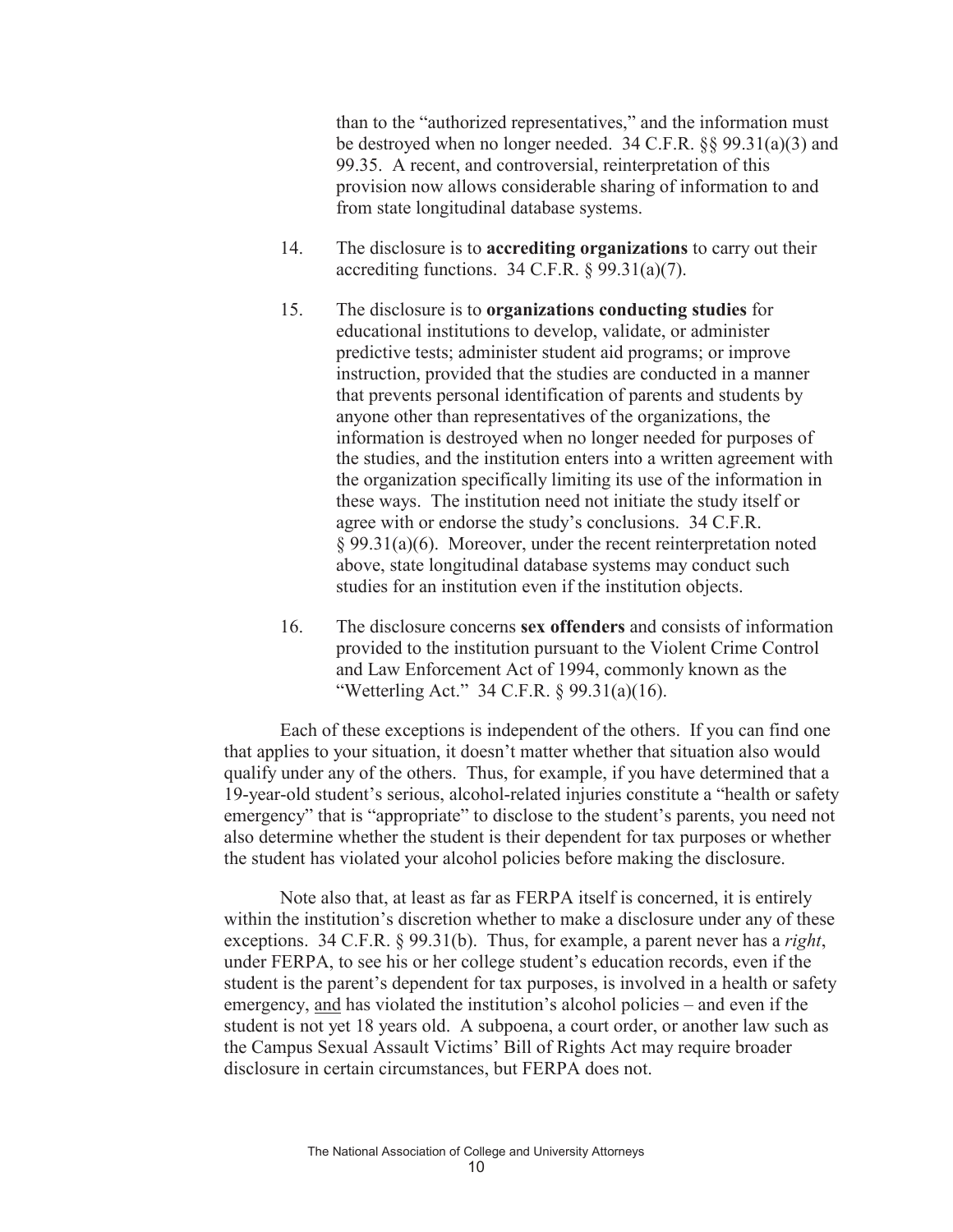## C. REDISCLOSURE

FERPA imposes similar limitations on redisclosure. In general, an institution disclosing personally identifiable information from an education record must inform the recipient that it cannot redisclose that information without the consent of the student and that it may use the information only for the purpose for which the disclosure was made. 34 C.F.R. § 99.33(a). Exceptions to this requirement include disclosures of directory information; disclosures to the relevant student, to the parents of a dependent student, or to parents in connection with a drug or alcohol violation; and disclosures made in connection with a court order, lawfully issued subpoena, lawsuit in which the student and the institution are adversaries, or (generally) disciplinary proceeding involving an alleged crime of violence or non-forcible sex offense. 34 C.F.R. § 99.33(c).

## D. RECORDKEEPING

The institution generally must maintain a record of each request for access to and each release of personally identifiable information from a student's education records. This separate record must include, at a minimum, the identities of the requesters and recipients and the "legitimate interests" they had in the information; in the case of a "health or safety emergency," it also must include a description of the perceived threat. In addition, it must be maintained with the student's education records for as long as those records are themselves maintained. 34 C.F.R. § 99.32(a). Exceptions to this requirement include disclosures to a school official, a parent or student, a person with written consent, or a person requesting directory information, and disclosures in connection with a grand jury or other law enforcement subpoena prohibiting disclosure of its existence or contents or an *ex parte* court order pursuant to the USA PATRIOT Act. 34 C.F.R. § 99.32(d).

# **IV. INSPECTION AND REVIEW**

FERPA also gives college and university students the right to inspect and review their own education records.  $34$  C.F.R. § 99.10(a). The institution must provide access to the records within 45 days of a request and must respond to reasonable requests for explanations and interpretations of the records. 34 C.F.R. § 99.10(b) and (c). FERPA does *not* require the institution to provide copies of records to the student, unless "circumstances effectively prevent" the student from exercising the right to inspect and it is not possible to "make other arrangements" for inspection. 34 C.F.R. § 99.10(d). The institution may not destroy records while a request for their inspection is outstanding (but FERPA otherwise does not impose any records retention requirements). 34 C.F.R.  $§$  99.10(e).

There are several limitations on the right of inspection. First, if the requested records contain information about more than one student, the requesting student may have access only to those portions pertaining to him- or herself. 34 C.F.R. § 99.12(a). (Note, however, that if information that is "directly related" to multiple students "cannot be segregated and redacted without destroying its meaning," each student may have access to the information even though it is also "directly related" to other students. 73 Fed. Reg.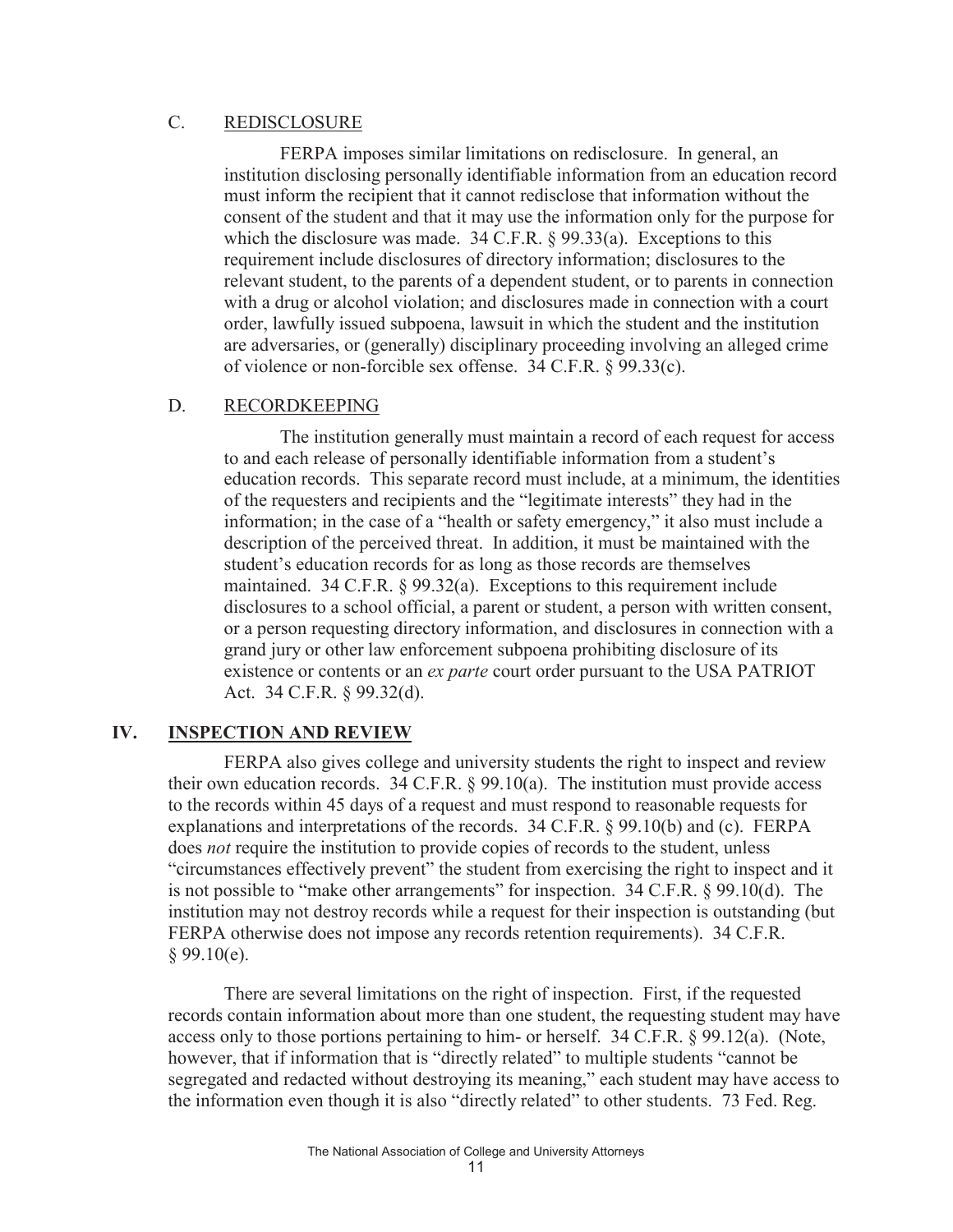74806, 74832-33 (Dec. 9, 2008).) In addition, students do not have the right to inspect the following:

- 1. Financial records of their parents. 34 C.F.R. § 99.12(b)(1).
- 2. Confidential letters and statements of recommendation, if the student has waived the right to review and inspect those documents and they are related to the student's admission, application for employment, or receipt of an honor or honorary recognition. 34 C.F.R. § 99.12(b)(3). Such a waiver is valid only if it is not a condition of admission to or receipt of a benefit or service from the institution and it is in writing and signed by the student. 34 C.F.R.  $\S$  99.12(c)(1). If the student provides such a waiver, the student must be given, upon request, the names of the persons providing the recommendations, and the institution may not use the letters for any purpose other than that for which they were originally intended. 34 C.F.R. § 99.12(c)(2). The student may revoke the waiver in writing; however, revocation affects only those documents received after the date of the revocation. 34 C.F.R.  $\S$  99.12(c)(3). In other words, a student may not revoke the waiver in order to see documents already received.
- 3. "Treatment" records, as defined above in Section II. However, upon request, the student may have any such records reviewed by a physician or other appropriate professional of the student's choice. 34 C.F.R.  $§$  99.10(f).

# **V. AMENDMENT**

If a student believes that his or her education records contain inaccurate or misleading information or information that violates the student's right to privacy, the student may request that the institution amend the records. 34 C.F.R. § 99.20(a). The institution must make a decision on the request within a "reasonable time" after receipt. 34 C.F.R. § 99.20(b). If the institution decides not to make the requested amendment, it must so inform the student and advise the student of the right to a hearing. 34 C.F.R.  $§ 99.20(c).$ 

If the student requests a hearing, it must meet the following minimum requirements:

- 1. It must be held within a reasonable time after the request;
- 2. The student must be provided reasonable notice of the date, time, and place;
- 3. The individual conducting the hearing must not have a direct interest in the outcome;
- 4. The student must have a "full and fair opportunity" to present his or her case and may be assisted or represented by others, including an attorney; and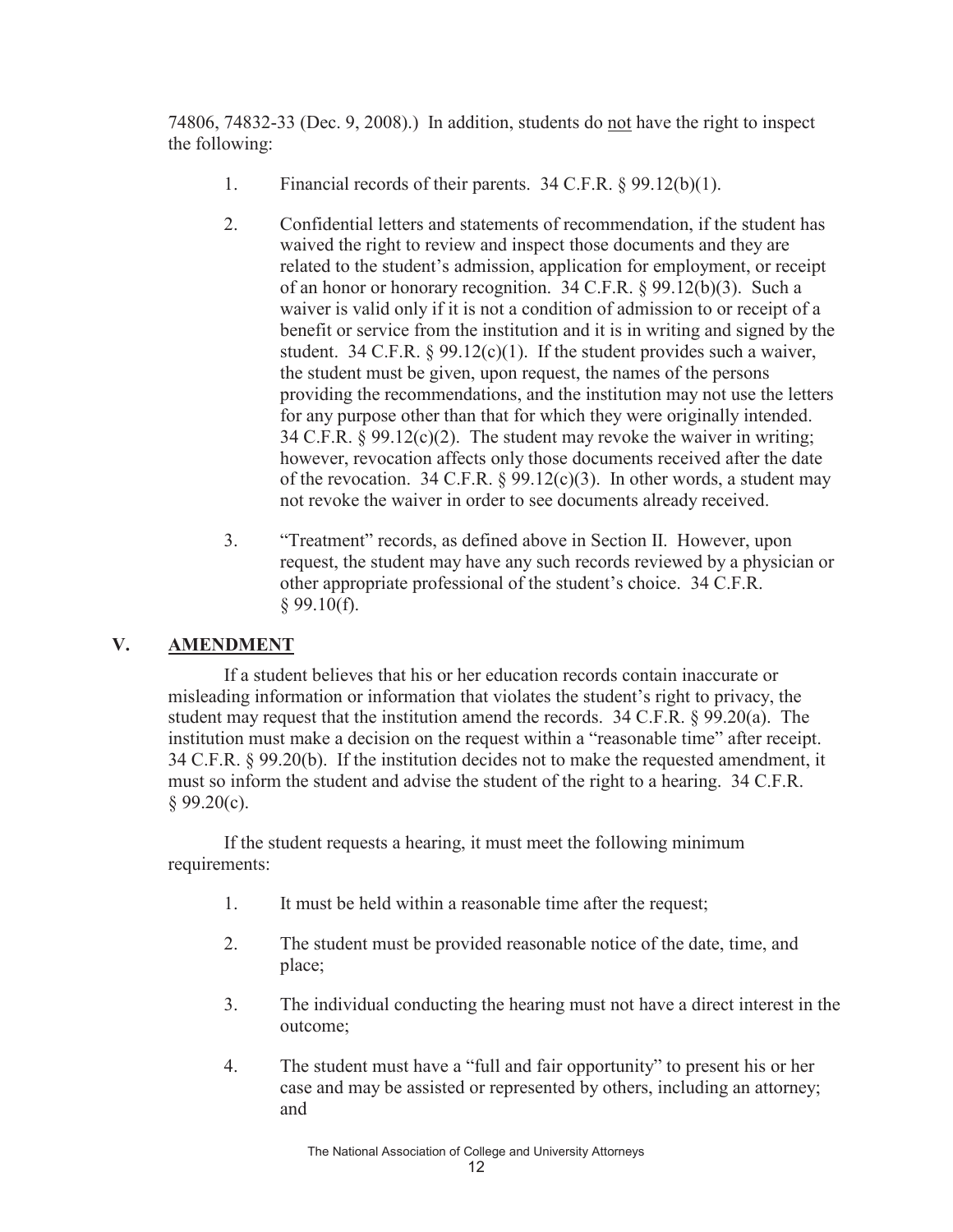5. The decision must be in writing, rendered within a reasonable time after the hearing, and based solely on the evidence presented at the hearing, and it must include a summary of the evidence and the reasons for the decision.

34 C.F.R. § 99.22.

If, as a result of the hearing, the institution agrees with the student, it must amend the record and notify the student in writing.  $34$  C.F.R. § 99.21(b)(1). If the institution does not agree, it must advise the student that he or she may place a written statement in the file commenting on the contested information and/or stating the nature of the disagreement. 34 C.F.R.  $\S$  99.21(b)(2). If the student chooses this option, the statement must be maintained with the contested information and disclosed in conjunction with any subsequent release of the contested information. 34 C.F.R. § 99.21(c).

Both the Family Policy Compliance Office and the courts have ruled that this portion of FERPA is intended to deal with "scrivener's errors" in a record, not to provide a means by which a student may challenge the underlying substantive decisions that are recorded, such as grades, or obtain information on how a particular grade was assigned. *See*, *e.g.*, <http://www2.ed.gov/ policy/gen/guid/fpco/ferpa/library/parent.html>; *Adatsi v. Mathur*, 934 F.2d 910 (7th Cir. 1991) ("FERPA addresses the situation where a student seeks to have misleading or inaccurate information in his records corrected. There is nothing inaccurate about Adatsi's grade. He just feels he deserves something else. This fails to state a claim under FERPA."); *Tarka v. Cunningham*, 741 F. Supp. 1281, 1282 (W.D. Tex.), *aff'd*, 917 F.2d 890 (5th Cir. 1990) ("At most, a student is only entitled to know whether or not the assigned grade was recorded accurately in the student's record.").

### **VI. ANNUAL NOTIFICATION OF RIGHTS**

FERPA requires each institution to notify its students annually of their rights under the act. 34 C.F.R. § 99.7. The best place to start (and perhaps end) is the Family Policy Compliance Office's model notice of rights, which is available at <http://www.ed.gov/policy/gen/guid/fpco/ferpa/ps-officials.html>. The notice may be provided by "any means that are reasonably likely to inform . . . students of their rights." 34 C.F.R. § 99.2(b). Each institution must also give "public notice" of its list of directory information and its procedure for "opting out." 34 C.F.R. § 99.37(a). The easiest way to do so is by including this information in the annual notice.

### **VII. ENFORCEMENT**

The responsibility for enforcing FERPA rests with the Family Policy Compliance Office of the Department of Education, which is authorized to investigate and review potential violations and to provide technical assistance regarding compliance issues. 34 C.F.R. § 99.60. If it determines *both* that a complaint is meritorious *and* that the violation "was based on a policy or practice" rather than an isolated incident, the Office will recommend steps necessary to ensure compliance with the act and provide a reasonable time for the institution to come into compliance. 34 C.F.R.  $\S 99.66(c)$ . If – and only if – the institution does not come into compliance, the Department is then